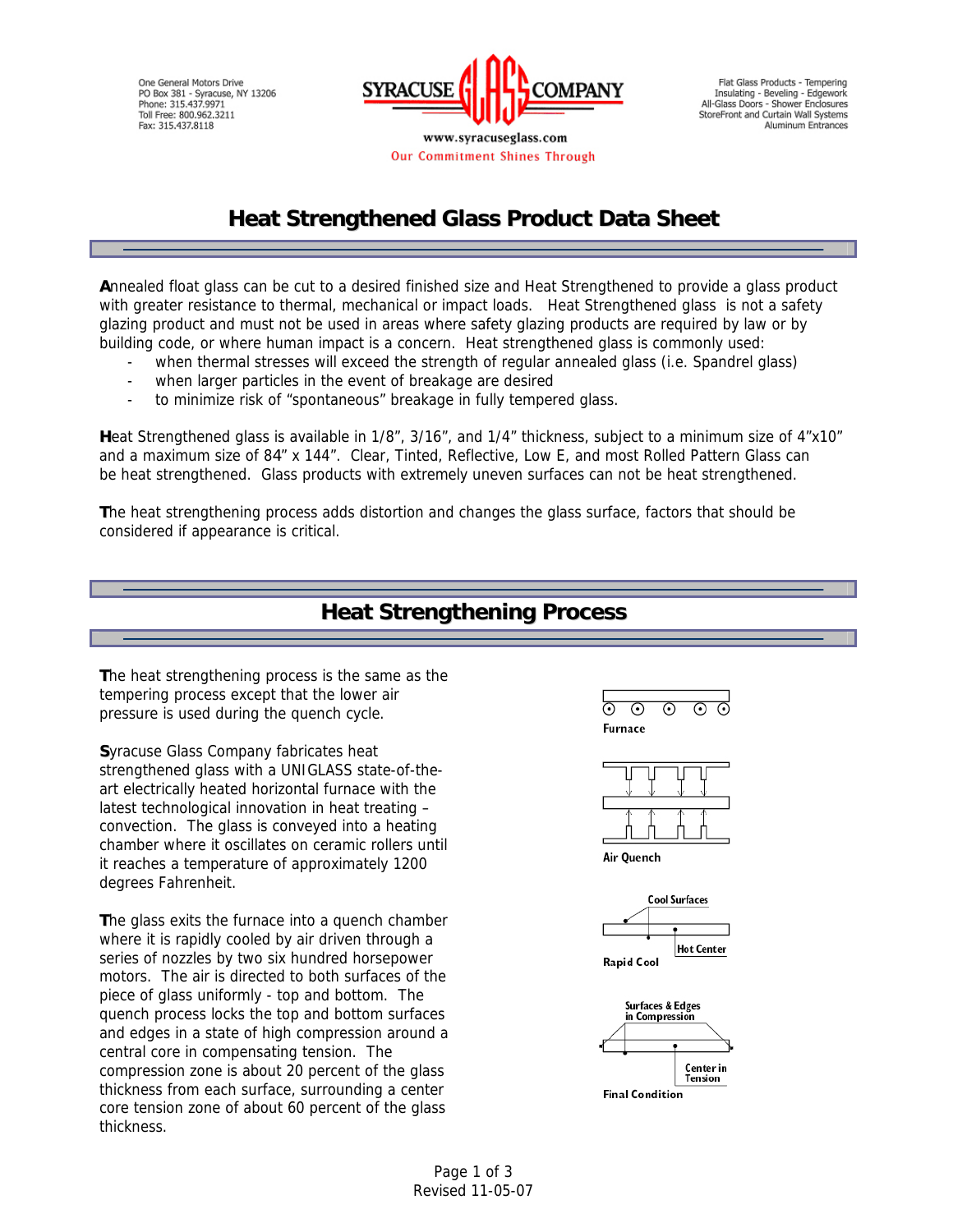One General Motors Drive PO Box 381 - Syracuse, NY 13206<br>Phone: 315.437.9971 Toll Free: 800.962.3211 Fax: 315.437.8118



Our Commitment Shines Through

Flat Glass Products - Tempering Insulating - Beveling - Edgework<br>All-Glass Doors - Shower Enclosures StoreFront and Curtain Wall Systems Aluminum Entrances

# **Heat Strengthened Glass Product Data Sheet**

## **Properties**

- **H**eat Strengthened glass has about twice the mechanical and thermal strength of annealed glass of equal thickness.
- **Heat Strengthened glass is not a fire-rated glass product.**
- **T**he color, clarity, chemical composition and light transmission characteristics of glass remain unchanged after heat strengthening.
- **H**eat Strengthening does not reduce glass deflection under load. Glass deflection can be reduced by using glass of greater thickness.
- **H**eat Strengthened glass tends to break into large fragments, similar to annealed glass, as illustrated in figures 1-3, depending on the intensity of the load and other factors.



**Figure 1. Traditional Impact Load** 





Figure 3. Dicing

- **H**eat Strengthened glass can not be used in hazardous locations as defined by law or building code, or where human impact is a concern.
- **H**eat strengthened glass can not be cut or drilled, sandblasted or etched, or edge polished or ground. Any fabrication or field alteration will weaken or break the glass.
- **T**empered glass is subject to rare spontaneous breakage caused by one or a combination of these causes: surface or edge damage, deep scratches or gouges, severe weld spatter, missile or windborne debris impact, glass to metal contact, wind/thermal loading or rare inclusions or impurities in the float glass that weaken the compression layer of the glass. Breakage may occur long after the damaging event, seemingly for no apparent cause due to thermal or wind cycling. Because heat strengthened glass is produced with a lower level of compressive stress, it is even less likely to experience "spontaneous breakage".
- When tempered glass breaks, the resulting small pieces tend to vacate the framing system under lateral load. Heat strengthened glass are less likely to leave the framing system in the case of breakage and subsequent lateral load. Laminated glass is even less likely to leave the framing system if broken.